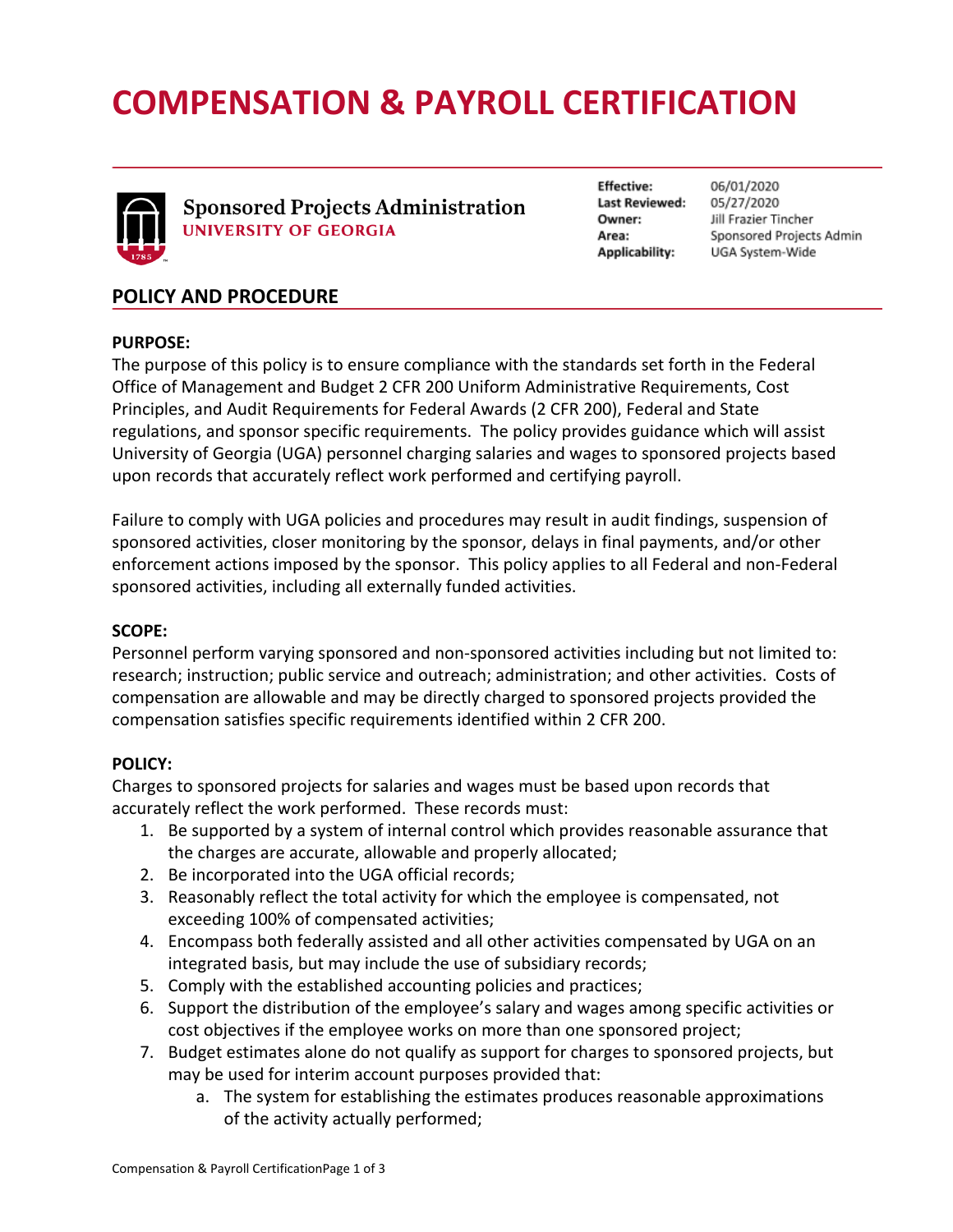- b. Significant changes in the corresponding work activity are identified and entered into the records in a timely matter. Short-term fluctuation between workload categories need not be considered as long as the distribution of salaries and wages is reasonable over a longer term;
- c. The system of internal controls includes processes to review after-the-fact interim changes based upon budget estimates. All necessary adjustments must be made such that the final amount charged is accurate, allowable and properly allocated.
- d. Salaries and wages of employees used in meeting cost sharing or matching requirements on sponsored projects must be supported in the same manner as salaries and wages claimed for reimbursement on sponsored projects.

### **DEFINITIONS:**

Principal Investigator/Contact Principal Investigator (PI) - A qualified person designated by an applicant institution to direct a sponsored project or program. The PI oversees all scientific and technical aspects of a sponsored project and provides the day-to-day management of the project.

Key Personnel – The PI and other individuals who contribute to the scientific development or execution of the sponsored project in a substantive, measurable way, whether or not they receive salaries or compensation under the project.

Compensation – Personal Services – Compensation for all personal services includes all remuneration, paid currently or accrued for services of employees rendered during the period of performance, including but not necessarily limited to wages and salaries. Compensation may also include fringe benefits.

Institutional Base Salary (IBS) – Annual compensation paid by an Institution of Higher Education (IHE) for an individual's appointment, whether that individual's time is spent on research, instruction, public service and outreach, administration or other activities. IBS excludes any income that an individual earns outside of duties performed for the IHE. At UGA, institutional Base Salary (IBS) is commonly referred to as Base Salary/Compensation Rate.

Cost Sharing or Matching – The portion of the total project costs that are not supported by the sponsor.

#### **PROCEDURE:**

- 1. PIs must consider each employee, all of their sponsored and non-sponsored activities (research, instruction, public service and outreach, administration and other activities) and estimate the portion of time spent for each activity, including any time, which pertains to cost sharing or matching. Then, PIs must consider the portion of time spent on each sponsored project while ensuring allowability based upon 2 CFR 200, as well as Federal and State regulations, and agency specific requirements.
- 2. Based upon the above, each employee's payroll should be allocated based upon the above estimates.
- 3. As commitments change, PIs must consider 1 above and make changes if/when warranted. PLEASE NOTE: Consult with Sponsored Projects Administration since some changes can occur internally, versus other changes may require prior sponsor approval.